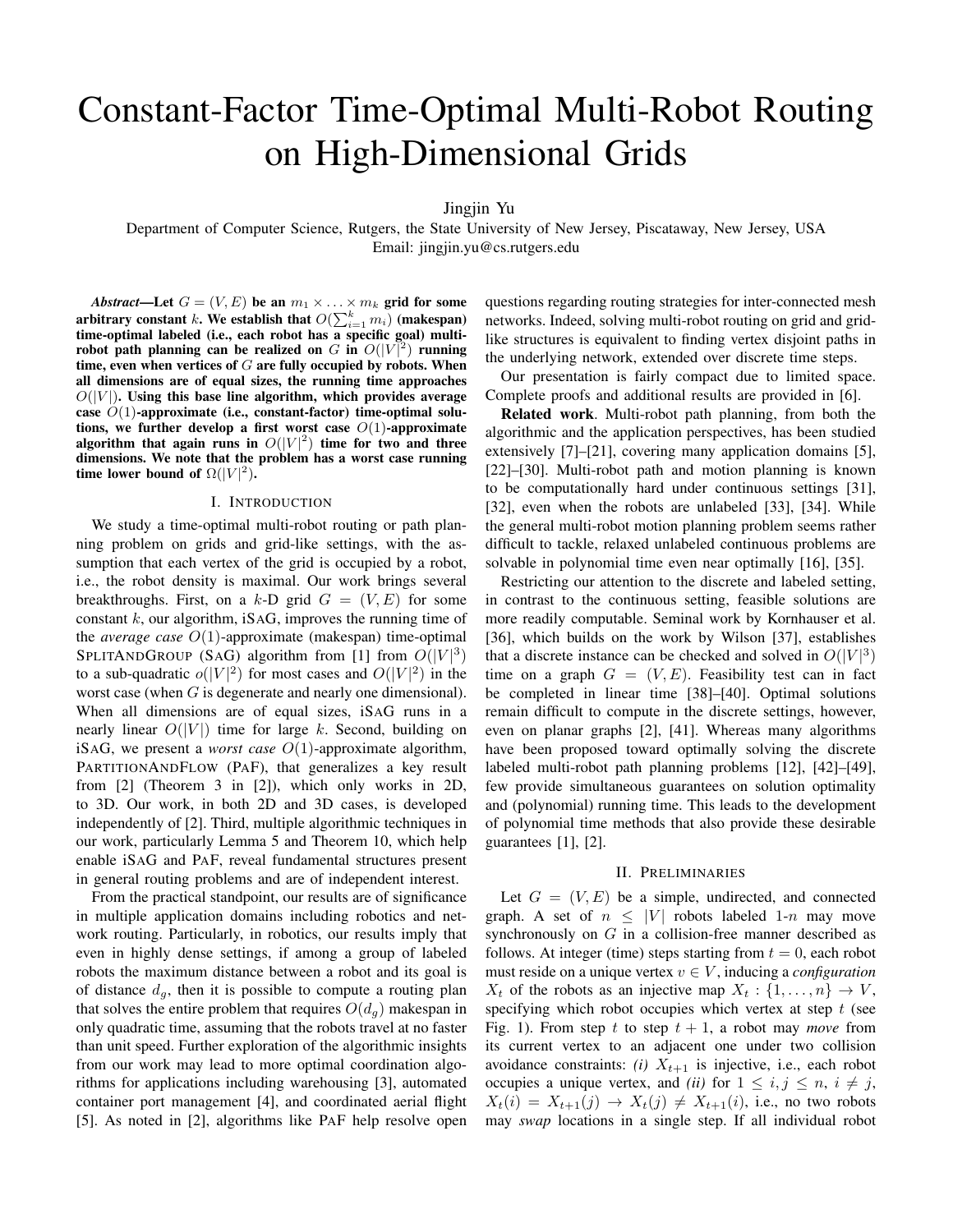moves between some  $X_t$  and  $X_{t+1}$  are valid (i.e., collisionfree), then  $M_t = (X_t, X_{t+1})$  is a valid *move* for all robots. Multiple such moves can be chained together to form a sequence of moves, e.g.,  $(X_t, X_{t+1}, \ldots, X_{t+\Delta t})$ .



Fig. 1. Graph-theoretic formulation of the multi-robot path planning problem. (a) A configuration of 12 robots on a  $4 \times 3$  grid. (b) A configuration that is reachable from (a) in a single synchronous move through simultaneous rotations of robots along two disjoint cycles.

Under the model, a multi-robot path planning (MPP) instance is fully specified by a 3-tuple  $(G, X_I, X_G)$  in which  $X_I = X_0$  and  $X_G$  are the initial and goal configurations, respectively. To handle the most difficult case, we assumed that  $n = |V|$ , i.e., the number of robots is the maximum possible. We note that the case of  $n' < |V|$  may be reduced to the  $n = |V|$  case by placing  $(|V| - n')$  "virtual" robots arbitrarily on vertices that are empty in  $X_I$  and  $X_G$ .

For this study, G is assumed to be an  $m_1 \times \ldots \times m_k$  grid with  $m_1 \geq ... \geq m_k \geq 2$  and  $|V| = m_1 ... m_k \geq 6$ . Such a grid graph G is also meant whenever the term *grid* is used in the paper without further specifications. Given an MPP instance and a feasible solution, as a sequence of moves  $M = (X_I = X_0, X_1, \ldots, X_{t_f} = X_G)$ , we define the solution's *makespan* as the length  $t_f$  of the sequence. For an instance  $p = (G, X_I, X_G)$ , let  $d(v_1, v_2)$  denote the distance between two vertices  $v_1, v_2 \in V$ , assuming each edge has unit length. We define the *distance gap* between  $X_I$  and  $X_G$  as

$$
d_g(p) = \max_{1 \le i \le |V|} d(X_I(i), X_G(i)),
$$

which is an underestimate of the minimum makespan for  $p$ . The main aim of this work is to establish a polynomial time algorithm that computes solutions with  $O(d_q(p))$  makespan for an arbitrary p and  $k = 2, 3$ . In other words, the algorithm produces, in the worst case,  $O(1)$ -approximate makespan optimal solutions because  $d_q(p)$  is an underestimate of the makespan of p. When the instance p is clear, we use  $d_q$  in place of  $d_q(p)$ .

## III. IMPROVED AVERAGE CASE  $O(1)$ -APPROXIMATE MAKESPAN ALGORITHM

Our worst case  $O(1)$ -approximate algorithm makes use of an average case  $O(1)$ -approximate algorithm for MPP that improves over the SPLITANDGROUP (SAG) algorithm [1]. Main properties of SAG are summarized below.

**Theorem 1** (SAG [1]). Let  $(G, X_I, X_G)$  be an MPP instance *with*  $G = (V, E)$  *being an*  $m_1 \times m_2$  *grid. Then, a solution with*  $O(m_1 + m_2)$  makespan can be computed in  $O(|V|^3)$  time.

To state our significant improvements, we briefly describe how SAG operates on a  $m_1 \times m_2$  grid G. SAG recursively splits  $G$  into halves along a longer dimension. During the first iteration, G is *split* into two  $\frac{m_1}{2} \times m_2$  grids (assuming  $m_1$  is even)  $G_1$  and  $G_2$ . Then, all robots whose goals belong to  $G_2$ will be routed to  $G_2$ . This also forces all robots whose goals belong to  $G_1$  to  $G_1$  because G is fully occupied. This is the *grouping* operation in SAG. The step effectively partitions all robots on G into two equivalence classes (those should be in  $G_1$  and those should be in  $G_2$ ); there is no need to distinguish robots within each class during the current iteration. Fig. 2 illustrates graphically what is to be achieved in the grouping operation in an iteration of SAG.



Fig. 2. On a  $10 \times 4$  grid, the shaded robots have goals on the right  $5 \times 4$ grid. The grouping operation of a SAG iteration seeks to move the 9 shaded robots on the left  $5 \times 4$  grid to exchange with the 9 unshaded robots marked with dashed boundaries on the right  $5 \times 4$  grid.

To be able to move the robots to the desired halves of  $G$ , it was noted [49] that an exchange of two robots can be realized on a  $3 \times 2$  grid using a constant number of moves (Fig. 3).



Fig. 3. Robots 2 and 3 may be "swapped" using three synchronous moves on a  $3 \times 2$  grid. This implies that arbitrary configuration on a  $3 \times 2$  grid can be realized in a constant number of moves.

The local "swapping" primitives can be executed in parallel on G, which implies Lemma 2 as follows. An illustration of the operation is provided in Fig. 4.

**Lemma 2** (Lemma 6 in [1]). On a length  $\ell$  path embedded in *a grid, a group of indistinguishable robots may be arbitrarily rearranged using*  $O(\ell)$  *makespan. Multiple such rearrangements on vertex disjoint paths can be carried out in parallel.*



Fig. 4. On a length  $\ell$  path is embedded in a grid, Lemma 2 guarantees that the arbitrary distribution of a group of robots can be done in  $O(\ell)$  makespan.

Lemma 2 further implies Lemma 3. Fig. 5 illustrates graphically the operation realized by Lemma 3.



Fig. 5. Assuming the grid-embedded path has a length of  $\ell$ , Lemma 3 guarantees that the swapping of the two separated groups of robots, up to  $\frac{\ell}{2}$ per group, can be done in  $O(\ell)$  makespan.

**Lemma 3** (Lemma 7 in [1]). On a length  $\ell$  path embedded *in a grid, two groups of robots, equal in number and initially located on two disjoint portions of the path, may exchange locations in*  $O(\ell)$  *makespan. Multiple such exchanges on vertex disjoint paths can be carried out in parallel.*

Lemma 2 and Lemma 3 both demand a running time of  $O(\ell^2)$ ; some problems require  $\Omega(\ell^2)$  time to simply write down the solution, e.g., when  $\frac{\ell}{2}$  robots need to be moved on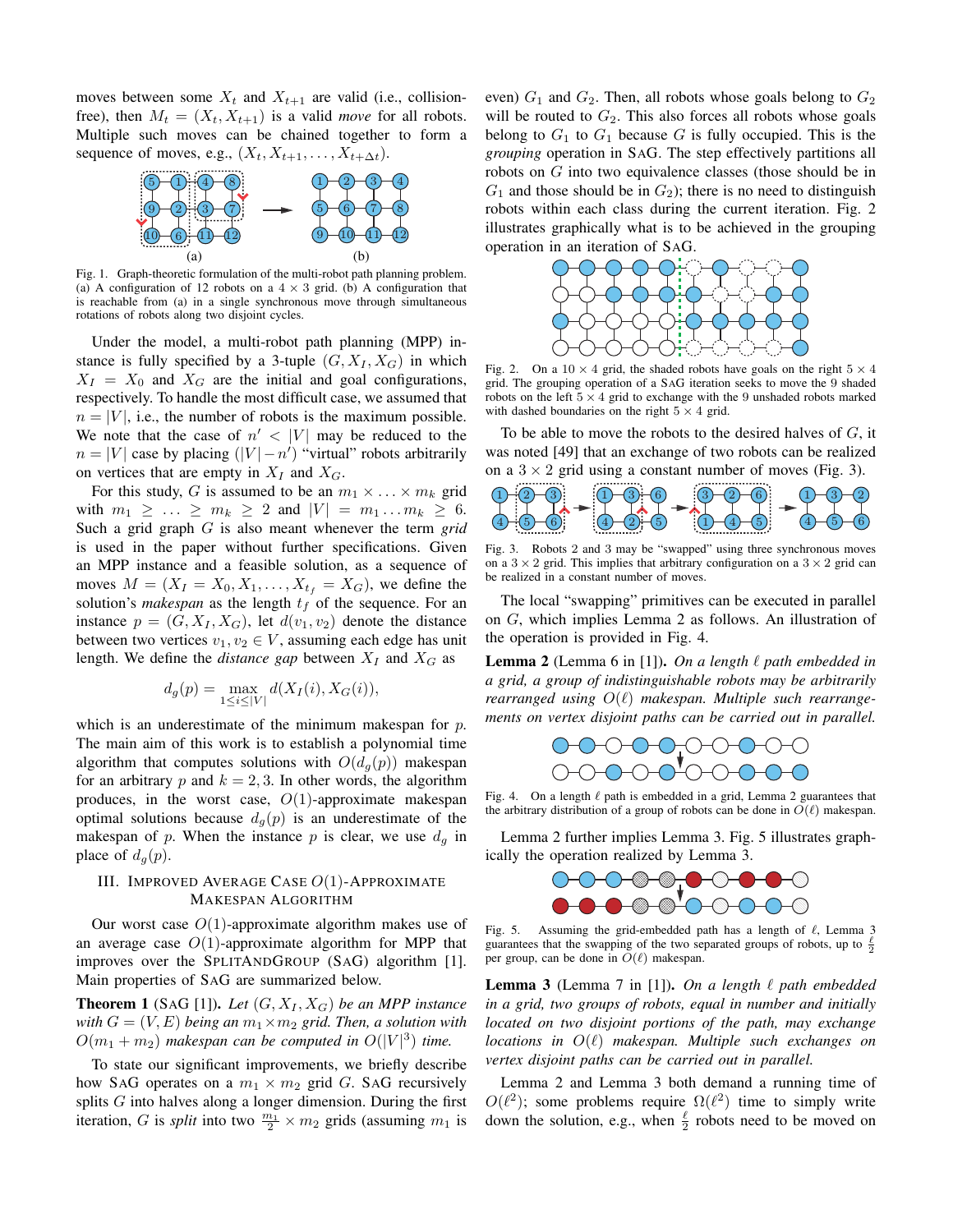a path of length  $\ell$ . Additional results were developed over Lemma 3 in [1] to complete the grouping operation involving routing of robots on trees, embedded in a grid, that may overlap. We provide a new algorithm, iSAG, that simplifies the process and significantly improves the running time. We note that, to complete the grouping over the example from Fig. 2, we may reconfigure robots on the left  $5 \times 4$  grid so that for each row, robots to be exchanged across the split line are equal in number (see Fig. 6). Lemma 3 then applies.



Fig. 6. We would like to reconfigure robots on the left  $5 \times 4$  half of Fig. 2 to the configuration as shown. The right  $5 \times 4$  portion will not be touched in the operation. In this configuration, robots do not need to move between different rows to complete the grouping operation, using Lemma 3.

To perform the reconfiguration, we begin by assigning labels to the robots as illustrated and explained in Fig. 7. These labels are only for pairing up robots for the reconfiguration; keep in mind that the shaded robots are in fact indistinguishable in the execution of the grouping operation.



Fig. 7. (a) and (b) correspond to the left  $5 \times 4$  grids from Fig. 2 and Fig. 6, respectively. We would like to reconfigure the shaded robots to go from (a) to (b) (ignoring the labels). In (a), shaded robots are assigned labels based on the column they belong to. In (b), from top to bottom and left to right, we sequentially assign each shaded labeled robot from (a) a goal.

With the labeling, we set up a bipartite graph as follows. One of the partite set  $\{v_i^1\}$  (e.g.,  $\{v_1^1, \ldots, v_5^1\}$  in Fig. 8) represents the initial columns and the other set  $\{v_j^2\}$  (e.g.,  $\{v_1^2, \ldots, v_5^2\}$  in Fig. 8) the goal columns. We draw an edge between  $v_i^1$  and  $v_j^2$  if a shaded robot labeled i ends up at a goal column j. For example, in Fig. 7, shaded robots with label 1 in (a) ends up at columns 1 and 2 in (b), yielding the edges  $(v_1^1, v_1^2)$  and  $(v_1^1, v_2^2)$  in Fig. 8. If a goal column  $j$  contains multiple shaded robots with label  $i$ , then multiple edges between  $v_i^1$  and  $v_j^2$  are added. Note that, if we also add the edges for the unshaded robots in Fig. 7 in a similar manner, the bipartite graph will be d-regular where  $d$  is the number of rows in the original grid ( $d = 4$  in the provided example).

With the bipartite graph constructed, we proceed to obtain a set of up to  $d$  maximum matchings, which is always possible because our bipartite graph is a sub-graph of a  $d$ -regular bipartite graph. By Hall's theorem [50], a perfect matching may be obtained on a  $d$ -regular bipartite graph, the removal of which leaves a  $(d - 1)$ -regular bipartite graph. From the obtained set of matchings (e.g., using [51]), we apply Lemma 2 to distribute the robots vertically so that a robot matched in the *i*-th matching gets moved to the *i*-th row. In our example, the first set is  $\{1-1, 2-3, 3-2, 5-4\}$ , which means that a set of three robots labeled 1, 2, 3, and 5 should be moved to the first row. Doing this for all matching sets shown in Fig. 7(a) yields the configuration in Fig. 9(a).



Fig. 8. A bipartite graph constructed for rearranging robots. The 4 colorings of the edges indicate a possible set of 4 matchings, which are  $\{1 - 1, 3 - \}$ 2, 5−3} (red),  $\{1-2, 3-1, 5-4\}$  (orange),  $\{2-3, 4-1\}$  (green),  $\{4-2\}$ (purple).

In a second round, the robots are permuted within their row, again using the matching result. In the example, the first set  ${1 - 1, 2 - 3, 3 - 2, 5 - 4}$  says that robots 1, 2, 3, and 5 on the first row should be moved to columns 1, 3, 2, and 4. Going from  $1, 2, 3, 5$  to  $1, 3, 2, 4$  is possible with Lemma 2 because the labels here are nominal; in effect, four indistinguishable robots must be moved to to columns  $1, 2, 3$ , and 4 without consideration of the absolute order. For the configuration in Fig. 9(a), this round yields the configuration in Fig. 9(b). We note that the perfect bipartite matching technique mentioned here was due to [52], in which a variation of it is used for a different reconfiguration task.



Fig. 9. (a) The initial permutation of columns of Fig. 7(a) using the bipartite matching result. (b) A second row-based permutation of (a) using the bipartite matching result. Our procedure operates following the sequence Fig. 7(a)  $\rightarrow$ Fig. 9(a)  $\rightarrow$  Fig. 9(b)  $\rightarrow$  Fig. 7(b).

The labeled robots that need to be moved are now in the correct columns. One last column permutation then moves the robots in place. In the example, this is going from Fig. 9(b) to Fig. 7(b). We summarize the the discussion in a lemma.

**Lemma 4.** On an  $m_1 \times m_2$  grid, the reconfiguration of *a group of indistinguishable robots between two arbitrary configurations can be completed using*  $O(m_1 + m_2)$  *makespan*  $\sin\ O(m_1^2m_2 + m_1m_2^2)$  *time.* 

*Proof:* The procedure is already fully described; here, we analyze its performance. The procedure operates in three phases, each requiring a makespan of either  $O(m_1)$  or  $O(m_2)$ (because only one dimension of the  $m_1 \times m_2$  grid is involved in each phase). The overall makespan is then  $O(m_1 + m_2)$ . Regarding the computation time, each invocation of the procedure from Lemma 2 or Lemma 3 on an  $m_1 \times m_2$  grid takes  $O(m_1^2)$  or  $O(m_2^2)$  time; doing these in parallel on the grid then takes  $O(m_1^2 m_2 + m_1 m_2^2) = O(m_1^2 m_2)$  time. For doing the bipartite matching, we may invoke the regular bipartite matching algorithm [51]  $d$  times which requires a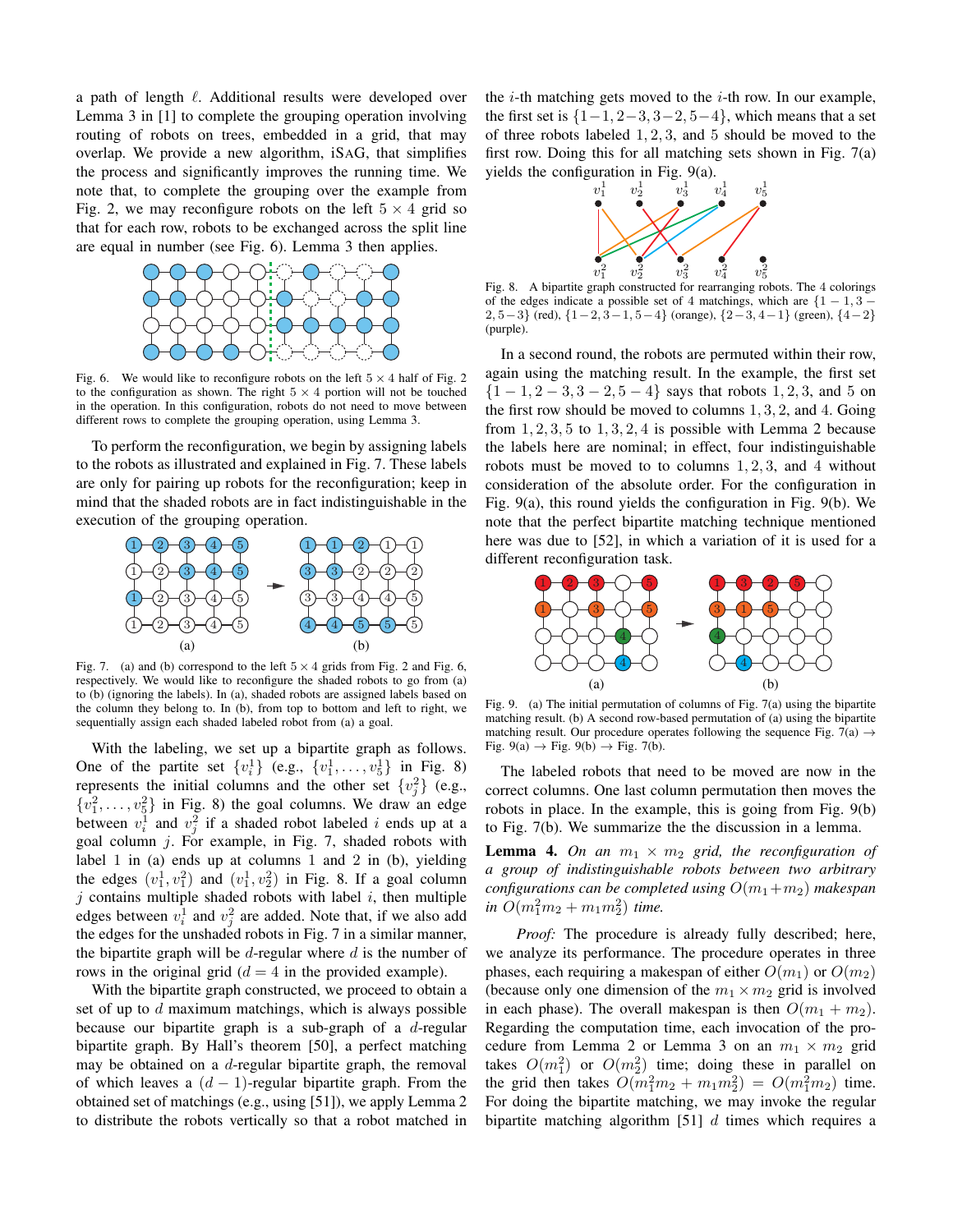total time  $O(d|E_B|)$  where  $E_B$  is edge set of the bipartite graph. If we make  $m_1$  the number of columns, then  $d = m_2$ and  $|E_B| = m_1 m_2/2$ . The total time spent on matching is  $O(m_1 m_2^2)$  and the total running time is then as given.

Lemma 4 readily generalizes to  $k$ -D via induction.

**Lemma 5** (k-D Shuffle). On an  $m_1 \times \ldots \times m_k$  grid, the recon*figuration of a group of indistinguishable robots between two* arbitrary configurations can be completed using  $O(\sum_{i=1}^k m_i)$ makespan in  $O((\sum_{i=1}^k m_i)(\prod_{i=1}^k m_i))$  time.

*Proof:* The proof uses straightforward inductive argument. Having shown that the 2D cases holds, assume the  $k$ -D case holds. For  $k+1$  dimensions, similar to how we partition the 2D case into  $\frac{m_1}{2}$  columns of size  $m_2$ , here we first make a partition over the half of the  $m_1 \times \ldots \times m_{k+1}$  grid into  $\frac{m_1 \ldots m_k}{2}$ columns of size  $m_{k+1}$  each. After the bipartite matching, each of the  $\frac{m_1...m_k}{2}$  columns is permuted in parallel. Now, we have  $m_{k+1}$  *layers* of size  $\frac{m_1}{2} \times \ldots \times m_k$  that need to be shuffled, which we may complete via the induction hypothesis. This is then followed by another permutation of  $\frac{m_1...m_k}{2}$  columns of size  $m_{k+1}$  to complete the procedure.

With Lemma 5, we state the theorem that supports iSAG. **Theorem 6** (iSAG, k-D). An  $O(k \sum_{i=1}^{k} m_i)$  makespan solu*tion can be computed in*  $O(k(\sum_{i=1}^{k} m_i)(\prod_{i=1}^{k} m_i))$  *time for an MPP instance on an*  $m_1 \times \ldots \times m_k$  *grid.* 

*Proof:* We iteratively apply Lemma 5 and then Lemma 3 (in parallel) to dimensions  $1, \ldots, k$ . After the first  $k$  iterations, due to parallelism, we incur a total makespan of  $O(k \sum_{i=1}^{k} m_i)$  and a total running time of  $O(k(\sum_{i=1}^k m_i)(\prod_{i=1}^k m_i))$ . Now, the initial problem is partitioned into  $2^k$  problems with grids of sizes  $\frac{m_1}{2}$  ×  $\ldots \times \frac{m_k}{2}$ . For the next k iterations, each will incur a makespan of  $O(\frac{k}{2}(\sum_{i=1}^k m_i))$  and a running time  $O(\frac{k}{2}(\sum_{i=1}^k m_i)(\prod_{i=1}^k m_i))$ . Adding everything up, we end up with the stated makespan and running time.

We note that when all dimensions are of roughly equal  $O(|V|^{\frac{1}{k}})$  size, iSAG yields a makespan of  $O(k^2|V|^{\frac{1}{k}})$  and a running time of  $O(k^2|V|^{\frac{k+1}{k}})$ . Because for fixed G, most instances have makespan of  $O(\sum_{i=1}^{k} m_i)$ ) (see Lemma 9 of [1], which generalizes to  $k$ -D), iSAG is an average case  $O(1)$ approximate optimal algorithm.

#### IV. PAF IN TWO DIMENSIONS

After establishing iSAG, we now introduce PARTITIO-NANDFLOW (PAF) for 2D, which uses a general approach that applies to high dimensions. In sketching PAF, we remark that it works on a problem  $(G, X_I, X_G)$  by updating  $X_I$ . It first creates some intermediate  $X_G^1$  based on  $X_I$  and  $X_G$ and solve the problem  $(G, X_I, X_G^1)$ , leaving a new problem  $(G, X_G^1, X_G)$ . The process is repeated until  $X_I$  is updated to match  $X_G$ . It is important to keep this in mind in reading the sketch of PAF. As the name suggests, PAF partitions an MPP instance on a grid into smaller cells and organize the flow of robots through these cells. The partition is in effect a form of decoupling that is more general than iSAG's splitting scheme.

For a given MPP instance  $p = (G, X_I, X_G)$  with G being an  $m_1 \times m_2$  grid, PAF starts by computing  $d_g$ , the distance gap for the problem. In the main case,  $d_q = o(m_2)$ . That is, for any robot i,  $d(X_I(i), X_G(i)) = o(m_2)$ . This means that G may be partitioned into square cells of size  $5d_q \times 5d_q$ . This is the *partition* operation in PAF (see Fig. 10 for an illustration). For the moment, we assume that a perfect partition can be achieved, i.e.,  $m_1$  and  $m_2$  are both integer multiples of  $5d_q$ ; the assumption is justified later.



Fig. 10. Partitioning of an  $m_1 \times m_2$  grid into  $6 \times 4$  cells. Each cell has a size of  $5d_g \times 5d_g$ . Within a cell (the figure on the right), only robots located of a distance no more than  $d_g$  from the border may have goals outside the cell.

The partition scheme, as a refinement to the splitting scheme from iSAG, has the property that only robots of distance  $d_q$ from a cell boundary may have goals outside the cell by the definition of  $d_g$  (for more details, see Fig. 11). This means that between two cells that share a vertical or horizontal boundary, at most  $10d_g^2$  robots need to cross that boundary. If we only count the net exchange, then the number reduces to  $5d_g^2$ .



Fig. 11. An illustration of the  $d_q$  thick boundary areas of four adjacent cells. Any net robot exchange between two cells must happen in this region by the definition of  $d_g$ .

Over the partition, PAF will build a flow between the cells treating each cell as a node in a graph. To be able to translate the flow into feasible robot movements, the flow should only happen between adjacent cells that share a boundary. However, as illustrated in Fig. 11, it is possible for a robot to have initial and goal configurations that are separated into *diagonally adjacent* cells which do not share boundaries. To resolve this, we may update the goals for these robots using robots from another cell that is adjacent to both of the involved cells. Fig. 12 illustrates how one such robot can be processed. We call this operation *diagonal rerouting*, which will create a new configuration  $X_G^1$  of the robots on G. iSAG is then invoked to solve  $(G, X_I, X_G^1)$ . iSAG will do so locally on  $4d_g \times 4d_g$ regions that span equal parts of four adjacent cells.

Then, PAF creates another intermediate configuration  $X_G^2$ for moving robots between each vertical or horizontal cell boundary so that between any two cells, robots will only need to move in a single direction when crossing a cell boundary. That is, for each cell boundary, iSAG is called to "cancel out" non-net robot movements, as illustrated in Fig. 13, leaving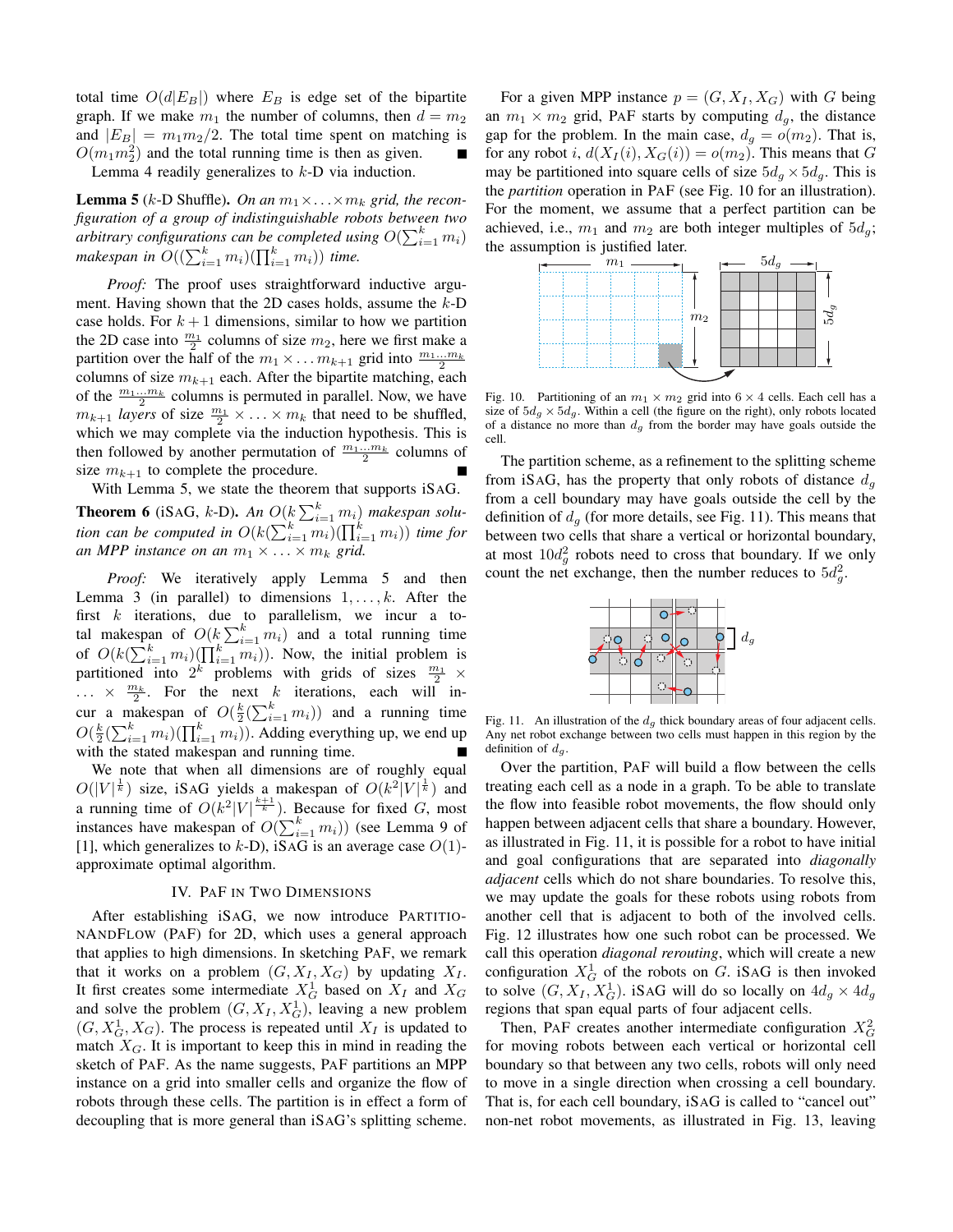

Fig. 12. (a) At the boundary between four cells, robot 1 has initial and goal configurations (vertices) spanning two diagonally adjacent cells. In the top right cell which is adjacent to both the top left and bottom right cells, there exists a robot that has its goal vertex in the same cell. (b) By swapping the robots 1 and 2 using iSAG, no robot needs to cross cell boundaries diagonally.

only uni-directional robot movements across cells. We call this operation *flow cancellation*.



Fig. 13. (a) There are five robots in the top cell and three robots in the bottom cell that need to move across the horizontal boundary. (b) Through an arbitrary matching (indicated with double sided arrows) of three pairs of robots' initial configurations and applying iSAG to swap them, the robot movements across the boundary are now unidirectional.

The net robot movement across cell boundary induces a flow over the cells (see Fig. 14(a)). Because each cell contains a fixed number of robots, the incoming and outgoing flow at each cell (node) must be equal. This means that all such flows must form a valid *circulation*<sup>1</sup> over the graph formed by cells as nodes. The flow between two adjacent cells is no more than  $6d_g^2$  (to be established later). The circulation can then be decomposed into  $6d_g^2$  *unit circulations* (Fig. 14(b)). These unit circulations can be translated into coordinated *global* robot movements that require any robot to travel only *locally* at most a distance of  $O(d_q)$ . The translation amounts to creating another configuration  $\bar{X}_G^3$ .  $(G, X_G^2, X_G^3)$  is also solved using iSAG.



Fig. 14. (a) Induced circulation (network) from required robot movements. The numbers denote the total flow on a given edge. The edges without numbers have unit flows. (b) After decomposition, the circulation can be turned into unit circulations on simple cycles.

After the preparation phase, the scheduled global robot movements are directly executed, yielding a new configuration  $X_G^4$ , which has the property that every robot is now in the  $5d_g \times 5d_g$  partitioned cell where its goal resides. iSAG can then be invoked to solve  $(G, X_G^4, X_G)$  at the cell level. Throughout,

each robot only needs to move a distance of  $O(d_q)$  and calls to iSAG can be performed in parallel, yielding an overall makespan of  $O(d_a)$ .

We now proceed to provide the proofs. Objects of minor importance, including the temporary configurations (e.g.,  $X_G^i$ 's) and actual robot movement plans (e.g.,  $M^{i}$ s), are omitted in the description. Sufficient details are provided if a reader is interested in deriving these objects. The goal in the rest this section is to establish the following.

**Theorem 7** (PAF, 2D). Let  $p = (G, X_I, X_G)$  be an arbitrary *MPP instance on an*  $m_1 \times m_2$  *grid. A solution for* p *with*  $O(d_g(p))$  makespan can be computed in  $O(m_1m_2d_g^2(p))$  time *or*  $O(m_1m_2d_q(p))$  *expected time.* 

The cases for  $d_q = o(m_1)$  are divided into two disjoint cases: *(i)*  $d_g = \Omega(m_2)$  and *(ii)*  $d_g = o(m_2)$ , which is the main case. The first case can be readily addressed.

**Lemma 8.** Let  $p = (G, X_I, X_G)$  be an arbitrary MPP *instance in which* G *is an*  $m_1 \times m_2$  *grid with*  $d_q(p) = o(m_1)$ *and*  $d_q(p) = \Omega(m_2)$ *. The instance admits a solution with a makespan of*  $O(d_q(p))$ *, computable in*  $O(m_1m_2d_q(p))$  *time.* 



Fig. 15. Partitioning of an  $m_1 \times m_2$  grid along the  $m_1$  dimension into  $q = |m_1/d_q|$  cells of roughly the same size of  $w \times m_2$  with  $w \approx |m_1/q|$ . Three partitioned cells  $c_1, c_2$  and  $c_3$  are shown. Four robots need to move from  $c_1$  to  $c_2$  and three robots need to move from  $c_2$  to  $c_3$ . Equal number of robots must move in the opposite direction. The goals of the robots are not illustrated in the drawing.

*Proof:* When  $d_q = \Omega(m_2)$ , We compute  $q = |m_1/d_q|$ and  $w = |m_1/q|$  (note that  $w \geq d_q$ ). Partition G into q grid cells along the direction of  $m_1$ ; each cell is of size  $m_2 \times w$ or  $m_2 \times (w + 1)$  (see Fig. 15). We label these cells  $c_1, \ldots, c_q$ . By the definition of  $d_q$ , a robot initially located in cell  $c_i$  may only have its goal in either  $c_{i-1}$ ,  $c_i$ , or  $c_{i+1}$ , when applicable. This further implies that for any applicable  $i$ , the number of robots must be equal between cells. The MPP instance can then be solved in two rounds through first invoking iSAG on the combined cells  $c_i + c_{i+1}$  for all applicable odd i and then for all even *i*. The total makespan is clearly  $O(d_g)$ . For running time, each round of iSAG application requires  $O(q(d_g^2m_2 +$  $(d_g m_2^2)$ ) =  $O(m_1 m_2 d_g)$  time.

The rest of this section is devoted to the case  $d_q = o(m_2)$ . Because  $d_g = o(m_2)$ , without loss of generality, we assume that  $m_1 \geq m_2 \geq 5d_g$ . Furthermore, we may assume without loss of generality that  $m_1$  and  $m_2$  are multiples of  $5d_g$ . If that is not the case, assuming that PAF is correct, then we can apply PAF up to four times without adding makespan or running time penalty. To execute this, first we compute  $q_1 = |m_1/(5d_q)|$ and  $q_2 = \lfloor m_2/(5d_g) \rfloor$ . We note that  $|V| \approx q_1 q_2 d_g^2$ . Then, PAF is applied to the top left portion of G. This will fully solve the problem for the top left  $(q_1 - 1) \times (q_2 - 1)$  cells of sizes  $5d_g \times 5d_g$ . Doing the same three more times with

 $<sup>1</sup>A$  circulation is essentially a valid flow over a network without source and</sup> sink nodes. That is, the incoming flows and outgoing flows at every node of the network are equal in magnitude.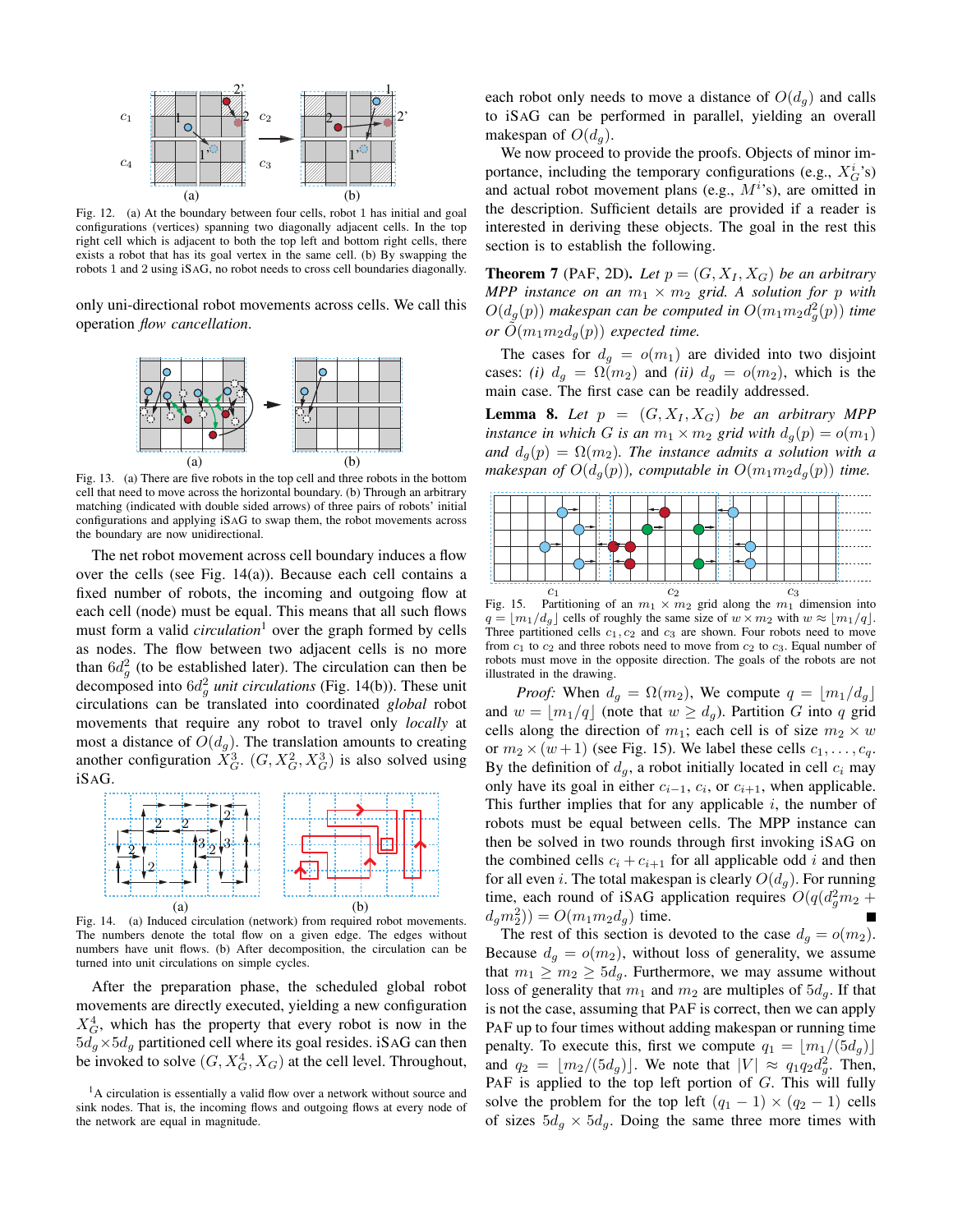each application on a different section of G, as illustrated in Fig. 16, the entire problem is then solved.

|       | $\rightarrow$ 5 $q_1d_g$ $\rightarrow$ |  |  |
|-------|----------------------------------------|--|--|
| $l_g$ |                                        |  |  |
| spi   |                                        |  |  |
|       |                                        |  |  |

Fig. 16. For  $G = m_1 \times m_2$ , if  $m_1$  or  $m_2$  are not multiples of  $5d_g$ , we may apply PAF to a  $q_1 \times q_2$  cell partition of G up to four times to cover G.

Henceforth, we assume  $m_1 = 5q_1d_g$  and  $m_2 = 5q_2d_g$ in which  $q_1$  and  $q_2$  are integers. G is partitioned into a  $q_1 \times q_2$  *skeleton grid*  $G_S$  with its nodes being  $5d_q \times 5d_q$ *cells*. We now realize what is illustrated in Fig. 14(a) from a raw partition using *diagonal rerouting* (Fig. 12) and *flow cancellation* (Fig. 13) operations.

**Lemma 9** (Flow Orientation). *In*  $O(m_1 m_2 d_q)$  *time and*  $O(d_q)$ *makespan, the flow of robots on the*  $q_1 \times q_2$  *skeleton grid may be arranged to be only vertical or horizontal between adjacent cells and uni-directional. The largest total incoming* flow through a cell boundary is no more than  $6d_g^2$ .

*Proof:* We first show how to carry out diagonal rerouting (Fig. 12) and let the four involved cells, starting from the top-left one and in clockwise order, be  $c_1$  through  $c_4$ . By the definition of  $d_g$ , if a robot 1 in  $c_1$  has its goal in  $c_3$ , then the robot must be in the bottom right  $d_g \times d_g$  region of  $c_1$  and its goal must be in the top left  $d_q \times d_q$  region of  $c_3$ . For each such robot, we pick an arbitrary robot 2 from  $c_2$  in the diagonal-line shaded region. Any robot in this region will have its goal in  $c_2$ . By swapping the initial configurations of 1 and 2, the diagonal movement of 1 is eliminated. Going in a clockwise fashion, we apply the same procedure to all the cells to all affected robots. We may call iSAG in parallel on G on all these  $4d_q \times 4d_q$ regions, which use  $O(d_q)$  makespan. For running time, each  $4d_g \times 4d_g$  region requires  $(16d_g^2)^{\frac{3}{2}} = O(d_g^3)$  time, which is then  $O(d_qm_1m_2)$  over all  $q_1q_2$  regions.

The flow cancellation operation (see Fig. 13) is carried out using a mechanism similar fashion and incurs similar makespan and running time; we omit the details. It is clear that the total flow through any boundary is no more than  $5d_g^2 + d_g^2/2 + d_g^2/2 = 6d_g^2.$ 

We are now left with only unidirectional flows on the skeleton grid  $G_S$  that are either vertical or horizontal between adjacent cells. To route these flows, closed disjoint cycles must be constructed for moving the robots synchronously across multiple cell boundaries. To achieve this, we will first decompose the flow into unit circulations (i.e., describing a procedure for going from Fig.  $14(a)$  to Fig.  $14(b)$ ). Then, we will show how the cycles on the skeleton grid  $G_S$  can be grouped into a constant number of  $d_g^2$  sized batches and turned into actual cycles on the original grid G. Our flow decomposition result, outlined below, works for arbitrary graphs.

Theorem 10 (Circulation Decomposition). *Let* C *be a circulation on a graph*  $G = (V, E)$  *with the largest total incoming flow for any vertex being* f*.* C *can be decomposed into* f *unit circulations on G in*  $O(f^2|V|)$  *time or*  $(f|V| \log |V|)$  *expected time.*

*Proof:* We proceed to build a bipartite graph over two copies of |V|. For a vertex  $v_i \in V$ , we denote one of the copy  $v_i^1$  and the other  $v_i^2$ . For any two adjacent vertices  $v_i, v_j \in V$ , if there is a flow of magnitude  $f_{ij}$  from  $v_i$  to  $v_j$ , then we add  $f_{ij}$  edges between  $v_i^1$  and  $v_j^2$ . Because the largest total incoming flow to any vertex is  $f$ , the maximum degree for any  $v_i^j$ ,  $j = 1, 2$ , is also f. Also, due to flow conservation at vertices, for fixed  $v_i \in V$ ,  $v_i^1$  and  $v_i^2$  have the same degree  $f_i \leq f$ . For all  $v_i$  with  $f_i < f$ , we add  $f - f_i$  edges between  $v_i^1$ and  $v_i^2$ . This brings the degrees of all vertices in the bipartite graph to  $f$ , yielding a regular bipartite graph. The bipartite graph has  $2|V|$  vertices and  $f|V|$  edges. An illustration of the bipartite graph construction is given in Fig. 17.



Fig. 17. (a) A graph with five vertices and a valid circulation of largest total incoming degree being 2. The flow on each edge with non-unit flow is marked on the edge. (b) The constructed bipartite graph. The dashed edges are the edges added to make the graph regular.

With the regular bipartite graph of degree  $f$ , we obtain perfect matching with [51] in  $O(|E|) = O(f|V|)$  time. Each perfect matching corresponds to a unit circulation on G, which translates to either a single cycle or multiple vertex disjoint cycles. In the example, a perfect matching may be  $(v_1^1, v_2^2), (v_2^1, v_5^2), (v_3^1, v_3^2), (v_4^1, v_4^2), (v_5^2, v_1^2)$ , which translates to the cycle  $v_1v_2v_5$ . The total running time to obtain the f unit circulations is  $O(f^2|V|)$ . If we use the  $O(|V| \log |V|)$ expected time algorithm from [53], the running time is then  $O(f|V| \log |V|)$  expected time.

For our setting, Theorem 10 implies  $O(d_g^2)$  circulation on a  $q_1 \times q_2$  skeleton grid can be decomposed into  $O(d_g^2)$  unit circulations in  $O(m_1m_2d_g^2)$  time or  $\tilde{O}(m_1m_2)$  expected time. Because at most  $6d_g^2$  flows can pass through a cell boundary, at most  $12d_g^2$  flow can pass through a cell (two incoming, two outgoing). Theorem 10 gives us  $12d_g^2$  unit circulations over the skeleton grid  $G_S$ . With the decomposed circulation, we may group them into batches and translate these into actual robot movements on  $G$ . To start, we handle a  $d_q$  batch.

Lemma 11 (Single Batch Global Flow Routing). *A batch of up to*  $d_q$  *unit circulations on the*  $q_1 \times q_2$  *skeleton grid may be translated into actual cyclic paths for robots on* G *to complete in a single step, using*  $O(m_1m_2)$  *time.* 

*Proof:* For a fixed cell, after considering various symmetries including rotation and flow directions, there are only three possible cases as illustrated in Fig. 18; note that some flow may have a value of zero. Therefore, establishing how a  $d<sub>q</sub>$  amount of flow may be translated into feasible robot movements for the three cases in Fig. 18 encompasses all possible scenarios. We will sketch how up to  $d_g$  robots can be arranged to go through the boundaries in a single step for all three cases.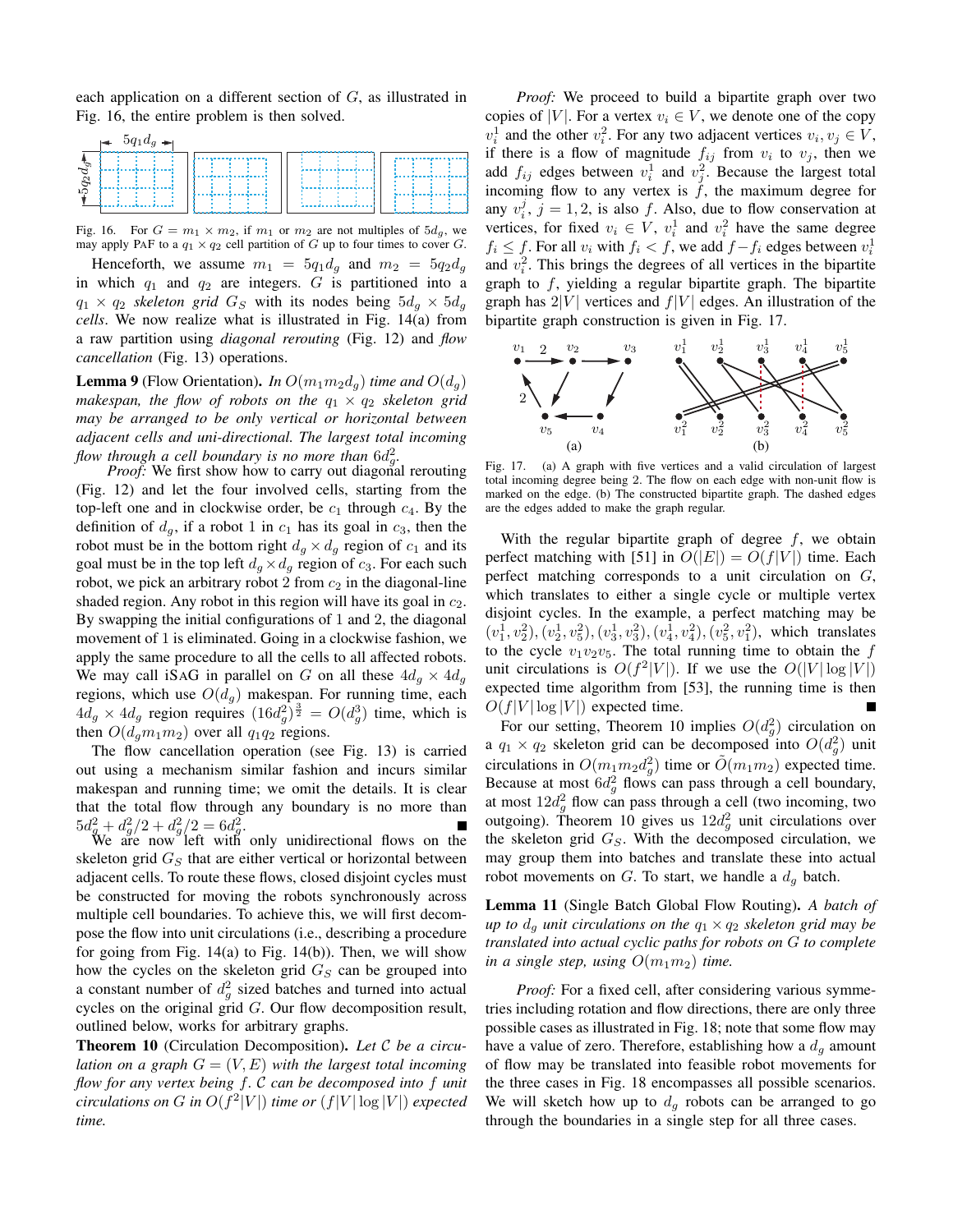

Fig. 18. Three possible flow orientations that cover all possible cases considering flow quantity (which may be zero) and symmetries (flipping of all flow directions and rotating the cell).

To route the robots, we will only use the center "+" area of  $d_g$  width of each  $5d_g \times 5d_g$  cell. Fig. 19(a) illustrates the routing plan for realizing the flow given in Fig. 18(a), which may be readily verified to be correct using basic algebra, i.e., assuming the top, left, and bottom routes contain  $x, y$ , and  $z$ flows, respectively, such that  $x + y + z \le d_g$ ; we omit details. For arranging the robots, for horizontal cell boundaries, robots are aligned left. For vertical boundaries, robots are aligned toward the top. We note that if Fig. 18(a) is rotated, some adjustments are needed due to this choice of robot alignment but the change is minimal. Such alignments are necessary to ensure that the robot movements at cell boundaries match.



Fig. 19. Illustration of how a flow of size 8 may be translated to plans for robots for the case shown in Fig. 18. Each small square is of size  $d_g \times d_g$ .

We emphasize that the paths are constructed so that for the incoming and outgoing  $d_g \times d_g$  boundary areas of the "+" that are involved, robots only move straight through it, which is not necessary but simplifies things when we put multiple batches together. For the cases from Fig. 18(b) and (c), illustrations of feasible routing plan construction are given in Fig. 19(b). Because all routing plans are parametrized, the main running time cost is to write done the plan, which takes  $O(d_g^2)$  per cell. For  $q_1q_2$  cells, the total is  $O(q_1q_2d_g^2) = O(m_1m_2)$ .  $\blacksquare$ 

With a subroutine to push through G a batch of up to  $d_g$ unit circulations each step,  $d_q$  such batches may be further grouped for sequential execution, allowing the handling of up to  $d_g^2$  at a time. This is established in the following lemma.

Lemma 12 (Multi-Batch Global Flow Routing). *Up to*  $d_g^2$  *unit circulations on the*  $q_1 \times q_2$  *skeleton grid can be routed through* G using  $O(d_q)$  makespan and  $O(m_1m_2d_q)$  time.

*Proof:* For the proof, we only need to focus on a single  $d_g \times d_g$  boundary area of a single cell; all other boundaries and cells will be handled similarly. Moreover, we only need to worry about robots moving out of a cell due to symmetry. With these reductions, we outline how to push up to  $d_g^2$  robots out of the right boundary of of the "+" region of a cell, which

is a  $d_g \times d_g$  grid. Call this  $d_g \times d_g$  grid c. After dicing up the  $d_g^2$ circulations into  $d_g$  of  $d_g$  sized batches, we invoke Lemma 11 to generate feasible routing plans for each  $d<sub>g</sub>$  sized batch. Because Lemma 11 guarantees that the generated paths are straight lines from left to right inside  $c$ , these batches can be sequentially arranged one after another, then compacted, for sequential routing out of the cell. An example for  $d_g = 6$  is illustrated in Fig. 20. with each color representing a  $d_g$  sized batch to be moved out through the right in one step.



Fig. 20. (a) We are to route  $d_g^2$  circulations through the right boundary of a cell in a  $d_g \times d_g$  area, highlighted with the dashed square. (b) The plans generated for the  $d_g$  of  $d_g$  sized batches are arranged so that earlier plans appear on the right. For later plans, part of it get truncated. (c) The further compacted batches for actual execution. For robots that are not shown, they will stay in the cell and have no impact on the plan execution.

For computation time, for the  $d_g^2$  circulation, we need to invoke the procedure from Lemma 11 for all  $q_1q_2$  cells  $d_q$ times, which incur a cost of  $O(q_1q_2d_g^3) = O(m_1m_2d_g)$ running time, mostly used to write down the paths. To be able to actually prepare a cell for execution, iSAG must be invoked on the cell once, which takes  $O(m_1m_2d_q)$  time over all cells. This is the dominating term.

*Proof of Theorem 7:* For  $d_g = o(m_2)$ , on a  $q_1 \times q_2$ skeleton grid  $G_S$  of  $5d_g \times 5d_g$  cells, we first apply Lemma 9 to ensure that flows of robots across cell boundaries are unidirection without diagonal movements, in  $O(m_1m_2d_q)$  time. Then, Theorem 10 computes a decomposition of the flow into up to  $12d_g^2$  (vertex) unit circulations, in  $O(m_1m_2d_g^2)$  time. Invoking Lemma 12 a constant number of times, in  $O(m_1m_2d_q)$ time, we may globally route the robots so that all robots will be in the cell where its goal belongs to. We are then left with solving an MPP for each individual cell, which again requires  $O(m_1m_2d_q)$  running time over all cells. Putting this together with the cases handled by Lemma 8, the overall running time is  $O(m_1 m_2 d_g^2) \subset O(|V|^2)$  time, yielding a solution with  $O(d_g)$ makespan. If we use randomized matching [53], the running time becomes  $\tilde{O}(m_1m_2d_q)$  expected time.

We note that a slightly better  $O(m_1m_2d_q)$  running time is given in [2] due to a faster flow decomposition routine that explores planarity. Our routine (Theorem 10) does not use planarity and applies to arbitrary decompositions, which, together with iSAG, enables PAF to work in 3D.

#### V. PAF IN THREE DIMENSIONS

In 3D on an  $m_1 \times m_2 \times m_3$  grid, we focus on the main case of  $d_g = o(m_3)$  (recall that  $m_1 \ge m_2 \ge m_3$ ); other cases can be readily addressed via applying PAF in 2D. For 3D, we will use a partition of cells of sizes  $9d_g \times 9d_g \times 9d_g$  and assume that  $9d_g$  divides  $m_i$ , i.e.,  $m_i = q_i 9d_g$ ,  $1 \le i \le 3$ . It is straightforward to verify that PAF in 2D carries over except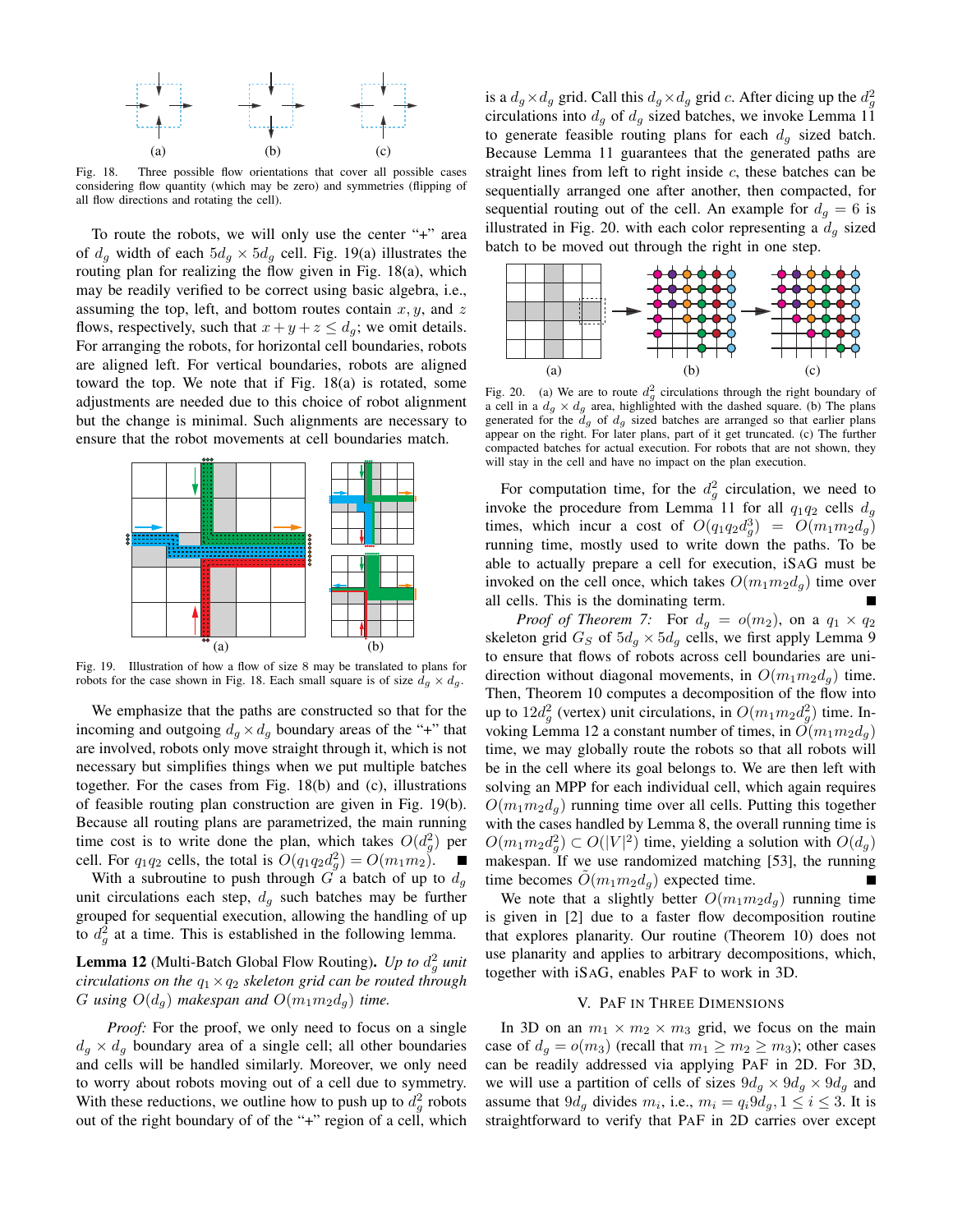it is not clear how to route  $d_g^3$  flow through the faces of a  $9d_g \times 9d_g \times 9d_g$  cell, which requires the routing of  $d_g^2$  flow in a single step. Generating paths for routing robots corresponding to the flow is significantly more involved than in the 2D case. First, we match the up to six incoming and outgoing flows through a single cell so that at most one face sends flow to its opposite face. If there is a single pair of opposite faces with one having incoming flow and one having outgoing flow, nothing needs to be done. Otherwise, if there are multiple such face pairs, pick two arbitrary such pairs  $a_1, a_2, b_1$ , and  $b_2$ . Without loss of generality, assume flows  $f_{a_1} > 0, f_{a_2} <$  $0, f_{b_1} > 0$ , and  $f_{b_2} < 0$  (this is similar to the case illustrated in Fig. 18(b)). If  $f_{a_1} \leq |f_{b_2}|$ , then we route all  $f_{a_1}$  flow into  $a_1$  to go out through  $b_2$ , which then avoids the need for routing any flow into  $a_1$  to go out from  $a_2$ . If  $f_{a_1} > |f_{b_2}|$ , we do the same, which means that no flow from  $b_1$  needs to go out through  $b_2$ . Either way, we effectively get rid of a dimension i where  $f_{i_1} * f_{i_2} < 0$ . Doing this iteratively then leaves at most one such dimension where we may need to route any flow between the two opposite faces associated with that dimension.

We now show how we may route flow from one face to other five faces through a  $9d_g \times 9d_g \times 9d_g$  cell. Without loss of generality, we will show how to route flow coming in from the top face to the right face. Routing to the opposite face will be briefly explained afterward. We will route the flow to go through the center  $d_g \times d_g$  regions on the six faces of the  $9d_g \times 9d_g \times 9d_g$  cell and assume that a protocol is agreed on how the flow will be *shaped* between difference cells so the robot flows can be matched at cell boundaries. For example, on the top face, the  $d_g^2$  flow may be ordered row by row (e.g., the 24 robots on the top of Fig. 22(a)), which result in a contiguous 2D shape inside a  $d_q \times d_q$  region. Depending on the flow routing plan, this up to  $d_g^2$  amount of flow is partitioned into 5 pieces (left, right, front, back, and center). We note that these pieces can again be made contiguous and in particular do not *interlock* with each other (bottom of Fig. 22(a)). Based on the partition, the proper amount of flow to each face is then *pivoted* to go sideways row by row (see left figure of Fig. 22(b)), except for flow that goes to the opposite face.



Fig. 21. Illustration of how a certain amount of flow may be routed sideways. Only the top-right-middle  $5d_g \times 5d_g \times 5d_g$  portion of the cell is shown in (a). (b) is a projective view from the front.

For the flow going to the right face, we rearrange them to a row-majored shape using a  $2d_g \times d_g \times d_g$  grid, as illustrated in Fig. 22(b). At this point, we note that by symmetry, the same procedure can be applied to the flow going out of the right face in the reverse direction. Using a  $d_g \times d_g \times d_g$  grid (the green one in Fig. 21(b) and Fig. 22(b)) as a buffer zone, these two separately crafted routes can be perfectly matched, completing the routing plan for a pair of faces. For routing flow to an opposite face, we simply let the flow to go down two more  $d_g \times d_g \times d_g$  grids after going through the blue  $d_g \times d_g \times d_g$  grid, after which we can do the same reshaping procedure. Once we can route  $d_g^2$  flow through using a single step, we can do  $d_g$  batches of these, pushing  $d_g^3$  flow in  $O(d_g)$ makespan.



Fig. 22. (a) Incoming  $d_g^2$  flow may be broken into non-interlocking pieces going to difference faces. This  $d_g \times d_g \times d_g$  grid corresponds to the cyan topped grid in Fig. 21(a).(b) A projective view (from the front) of how the three rows of red robots can be routed and reshaped into two row-major ordered rows, going downwards.

Our main goal so far is to show that it is feasible to route  $d_g^3$  flow in  $O(d_g)$  make span. To actually create the plan, we apply the max-flow algorithm (e.g., [54]) to an augmented direct graph generated on the  $9d_q \times 9d_q \times 9d_q$  grid via vertex splitting, a standard technique used in finding *vertex disjoint paths*. We summarize the results in the following theorem.

**Theorem 13** (PAF, 3D). Let  $G = (V, E)$  be an  $m_1 \times m_2 \times$ m<sup>3</sup> *grid and* p *be an arbitrary MPP instance on* G*. Then, a solution with*  $O(d_q(p))$  *makespan can be computed in both*  $O(d_g^3(p)|V|)$  and  $O(|V|^2)$  time.

*Proof:* We only cover the case of  $d_q = o(m_3)$ . Following similar analysis as in the 2D case, the algorithm produces an  $O(d_a)$  makespan solution. For running time, there are three main costs: *(i)* iSAG calls, *(ii)* matching for flow decomposition, and *(iii)* max-flow based global robot routing plan generation. For  $(i)$ ,  $q_1q_2q_3$  parallel calls to 3D iSAG is needed, demanding a time of  $O(q_1q_2q_3d_g^4) = O(d_g|V|)$ . For (*ii*), flow decomposition is now performed on  $O(d_g^3)$  flow on a graph with  $O(q_1q_2q_3d_g^3)$  edges, requiring  $O(d_g^3|V|)$  time. For *(iii)*, using Ford-Fulkerson [54], the total running time is  $O(q_1q_2q_3d_g^6) = O(d_g^3|V|).$ 

#### VI. DISCUSSION

In this work, having provided a complete description of iSAG for k-D and PAF for 2D and 3D, we comment that PAF extends to  $k$ -D using arguments similar to that used for 3D PAF (see [6]). Further extensions over  $k$ -D PAF can be readily made following [2], [55], which address lower robot densities and continuous setups.

### ACKNOWLEDGMENTS

This work is supported by NSF awards IIS-1617744 and IIS-1734419. The author would like to thank Pranjal Awasthi and Mario Szegedy for helpful discussions, and the anonymous reviewers for their constructive comments.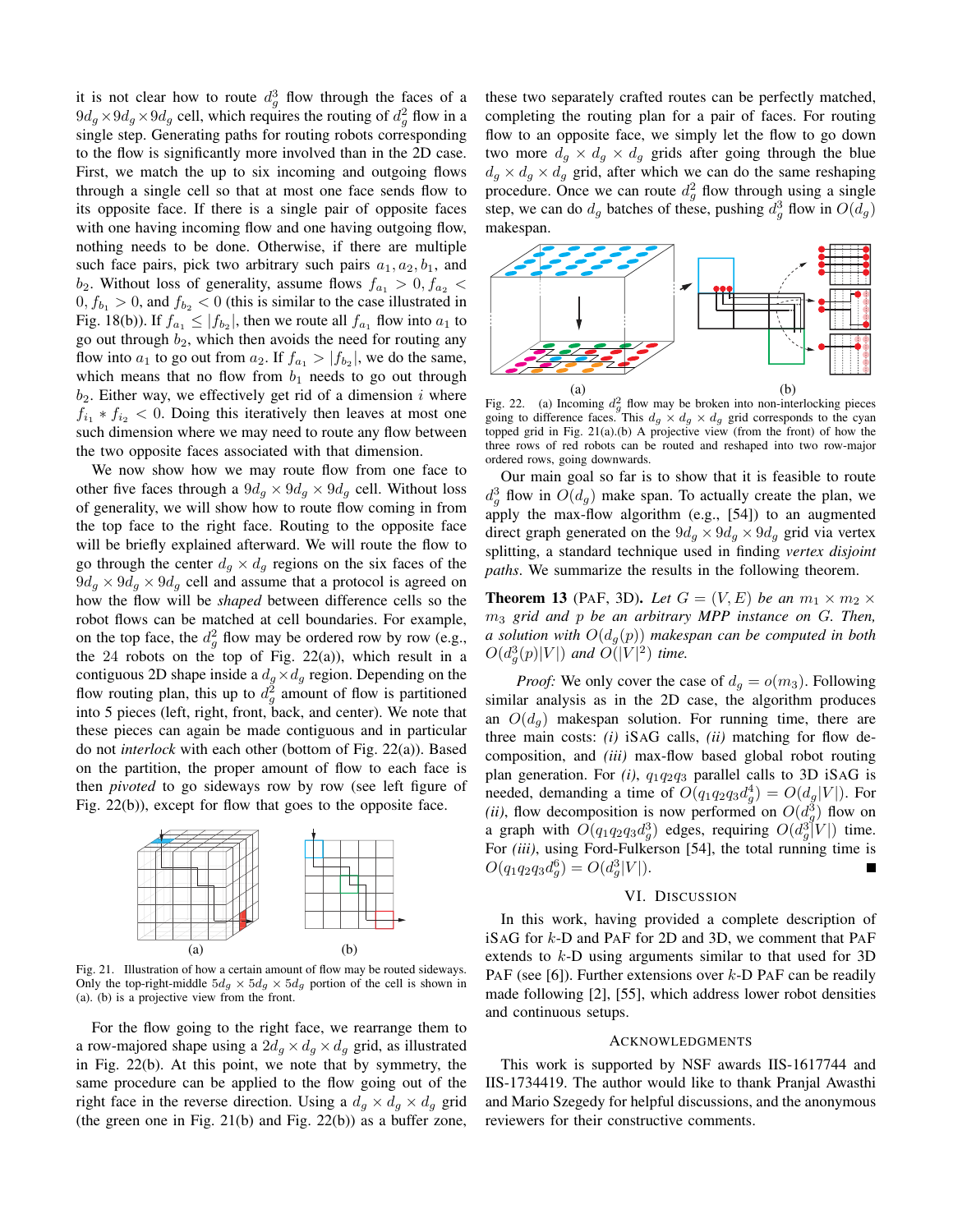#### REFERENCES

- [1] J. Yu, "Average case constant factor optimal multi-robot path planning in well-connected environments," *arXiv preprint arXiv:1706.07255*, 2017, note: A preliminary version appeared in the First International Symposium on Multi-Robot and Multi-Agent Systems, 2017.
- [2] E. D. Demaine, S. P. Fekete, P. Keldenich, H. Meijer, and C. Scheffer, "Coordinated motion planning: Reconfiguring a swarm of labeled robots with bounded stretch," *arXiv preprint arXiv:1801.01689*, 2018.
- [3] P. R. Wurman, R. D'Andrea, and M. Mountz, "Coordinating hundreds of cooperative, autonomous vehicles in warehouses," *AI Magazine*, vol. 29, no. 1, pp. 9–19, 2008.
- [4] R. Stahlbock and S. Voß, "Operations research at container terminals: a literature update," *OR spectrum*, vol. 30, no. 1, pp. 1–52, 2008.
- [5] S. Tang, J. Thomas, and V. Kumar, "Hold or take optimal plan (hoop): A quadratic programming approach to multi-robot trajectory generation," *The International Journal of Robotics Research*, p. 0278364917741532, 2018.
- [6] J. Yu, "Constant-factor time-optimal multi-robot routing on highdimensional grids in mostly sub-quadratic time," *arXiv preprint arXiv:1801.10465*, 2018.
- [7] M. A. Erdmann and T. Lozano-Pérez, "On multiple moving objects," in *Proceedings IEEE International Conference on Robotics & Automation*, 1986, pp. 1419–1424.
- [8] S. M. LaValle and S. A. Hutchinson, "Optimal motion planning for multiple robots having independent goals," *IEEE Transactions on Robotics & Automation*, vol. 14, no. 6, pp. 912–925, Dec. 1998.
- [9] Y. Guo and L. E. Parker, "A distributed and optimal motion planning approach for multiple mobile robots," in *Proceedings IEEE International Conference on Robotics & Automation*, 2002, pp. 2612–2619.
- [10] R. Jansen and N. Sturtevant, "A new approach to cooperative pathfinding," in *In International Conference on Autonomous Agents and Multiagent Systems*, 2008, pp. 1401–1404.
- [11] R. Luna and K. E. Bekris, "Push and swap: Fast cooperative pathfinding with completeness guarantees," in *Proceedings International Joint Conference on Artificial Intelligence*, 2011, pp. 294–300.
- [12] T. Standley and R. Korf, "Complete algorithms for cooperative pathfinding problems," in *Proceedings International Joint Conference on Artificial Intelligence*, 2011, pp. 668–673.
- [13] J. van den Berg, J. Snoeyink, M. Lin, and D. Manocha, "Centralized path planning for multiple robots: Optimal decoupling into sequential plans," in *Robotics: Science and Systems*, 2009.
- [14] K. Solovey and D. Halperin, "k-color multi-robot motion planning," in *Proceedings Workshop on Algorithmic Foundations of Robotics*, 2012.
- [15] J. Yu and S. M. LaValle, "Multi-agent path planning and network flow," in *Algorithmic Foundations of Robotics X, Springer Tracts in Advanced Robotics*. Springer Berlin/Heidelberg, 2013, vol. 86, pp. 157–173.
- [16] M. Turpin, K. Mohta, N. Michael, and V. Kumar, "CAPT: Concurrent assignment and planning of trajectories for multiple robots," *International Journal of Robotics Research*, vol. 33, no. 1, pp. 98–112, 2014.
- [17] H. Choset, K. M. Lynch, S. Hutchinson, G. Kantor, W. Burgard, L. E. Kavraki, and S. Thrun, *Principles of Robot Motion: Theory, Algorithms, and Implementations*. Cambridge, MA: MIT Press, 2005.
- [18] J. van den Berg, M. C. Lin, and D. Manocha, "Reciprocal velocity obstacles for real-time multi-agent navigation," in *Proceedings IEEE International Conference on Robotics & Automation*, 2008, pp. 1928– 1935.
- [19] K. E. Bekris, K. I. Tsianos, and L. E. Kavraki, "A decentralized planner that guarantees the safety of communicating vehicles with complex dynamics that replan online," in *2007 IEEE/RSJ International Conference on Intelligent Robots and Systems*. IEEE, 2007, pp. 3784– 3790.
- [20] J. Alonso-Mora, R. Knepper, R. Siegwart, and D. Rus, "Local motion planning for collaborative multi-robot manipulation of deformable objects," in *2015 IEEE International Conference on Robotics and Automation (ICRA)*. IEEE, 2015, pp. 5495–5502.
- [21] R. A. Knepper and D. Rus, "Pedestrian-inspired sampling-based multirobot collision avoidance," in *2012 IEEE RO-MAN: The 21st IEEE International Symposium on Robot and Human Interactive Communication*. IEEE, 2012, pp. 94–100.
- [22] D. Halperin, J.-C. Latombe, and R. Wilson, "A general framework for assembly planning: The motion space approach," *Algorithmica*, vol. 26, no. 3-4, pp. 577–601, 2000.
- [23] B. Nnaji, *Theory of Automatic Robot Assembly and Programming*. Chapman & Hall, 1992.
- [24] S. Rodriguez and N. M. Amato, "Behavior-based evacuation planning," in *Proceedings IEEE International Conference on Robotics & Automation*, 2010, pp. 350–355.
- [25] D. Fox, W. Burgard, H. Kruppa, and S. Thrun, "A probabilistic approach to collaborative multi-robot localization," *Autonomous Robots*, vol. 8, no. 3, pp. 325–344, Jun. 2000.
- [26] J. Ding, K. Chakrabarty, and R. B. Fair, "Scheduling of microfluidic operations for reconfigurable two-dimensional electrowetting arrays," *IEEE Transactions on Computer-aided Design of Integrated Circuits and Systems*, vol. 20, no. 12, pp. 1463–1468, 2001.
- [27] E. J. Griffith and S. Akella, "Coordinating multiple droplets in planar array digital microfluidic systems," *International Journal of Robotics Research*, vol. 24, no. 11, pp. 933–949, 2005.
- [28] M. J. Matarić, M. Nilsson, and K. T. Simsarian, "Cooperative multirobot box pushing," in *Proceedings IEEE/RSJ International Conference on Intelligent Robots & Systems*, 1995, pp. 556–561.
- [29] D. Rus, B. Donald, and J. Jennings, "Moving furniture with teams of autonomous robots," in *Proceedings IEEE/RSJ International Conference on Intelligent Robots & Systems*, 1995, pp. 235–242.
- [30] J. S. Jennings, G. Whelan, and W. F. Evans, "Cooperative search and rescue with a team of mobile robots," in *Proceedings IEEE International Conference on Robotics & Automation*, 1997.
- [31] P. Spirakis and C. K. Yap, "Strong NP-hardness of moving many discs," *Information Processing Letters*, vol. 19, no. 1, pp. 55–59, 1984.
- [32] J. E. Hopcroft, J. T. Schwartz, and M. Sharir, "On the complexity of motion planning for multiple independent objects; PSPACE-hardness of the "warehouseman's problem"," *The International Journal of Robotics Research*, vol. 3, no. 4, pp. 76–88, 1984.
- [33] R. A. Hearn and E. D. Demaine, "PSPACE-completeness of slidingblock puzzles and other problems through the nondeterministic constraint logic model of computation," *Theoretical Computer Science*, vol. 343, no. 1, pp. 72–96, 2005.
- [34] K. Solovey and D. Halperin, "On the hardness of unlabeled multi-robot motion planning," in *Robotics: Science and Systems (RSS)*, 2015.
- [35] K. Solovey, J. Yu, O. Zamir, and D. Halperin, "Motion planning for unlabeled discs with optimality guarantees," in *Robotics: Science and Systems*, 2015.
- [36] D. Kornhauser, G. Miller, and P. Spirakis, "Coordinating pebble motion on graphs, the diameter of permutation groups, and applications," in *Proceedings IEEE Symposium on Foundations of Computer Science*, 1984, pp. 241–250.
- [37] R. M. Wilson, "Graph puzzles, homotopy, and the alternating group," *Journal of Combinatorial Theory (B)*, vol. 16, pp. 86–96, 1974.
- [38] V. Auletta, A. Monti, M. Parente, and P. Persiano, "A linear-time algorithm for the feasbility of pebble motion on trees," *Algorithmica*, vol. 23, pp. 223–245, 1999.
- [39] G. Goraly and R. Hassin, "Multi-color pebble motion on graph," *Algorithmica*, vol. 58, pp. 610–636, 2010.
- [40] J. Yu and D. Rus, "Pebble motion on graphs with rotations: Efficient feasibility tests and planning," in *Algorithmic Foundations of Robotics XI, Springer Tracts in Advanced Robotics*, vol. 107. Springer Berlin/Heidelberg, 2015, pp. 729–746.
- [41] J. Yu, "Intractability of optimal multi-robot path planning on planar graphs," *IEEE Robotics and Automation Letters*, vol. 1, no. 1, pp. 33– 40, 2016.
- [42] G. Sharon, R. Stern, A. Felner, and N. Sturtevant, "Conflict-Based Search for Optimal Multi-Agent Path Finding," in *Proc of the Twenty-Sixth AAAI Conference on Artificial Intelligence*, 2012.
- [43] G. Wagner and H. Choset, "M\*: A complete multirobot path planning algorithm with performance bounds," in *Proceedings IEEE/RSJ International Conference on Intelligent Robots & Systems*, 2011, pp. 3260– 3267.
- [44] C. Ferner, G. Wagner, and H. Choset, "Odrm\* optimal multirobot path planning in low dimensional search spaces," in *Robotics and Automation (ICRA), 2013 IEEE International Conference on*. IEEE, 2013, pp. 3854–3859.
- [45] G. Sharon, R. Stern, M. Goldenberg, and A. Felner, "The increasing cost tree search for optimal multi-agent pathfinding," *Artificial Intelligence*, vol. 195, pp. 470–495, 2013.
- [46] E. Boyarski, A. Felner, R. Stern, G. Sharon, O. Betzalel, D. Tolpin, and E. Shimony, "Icbs: The improved conflict-based search algorithm for